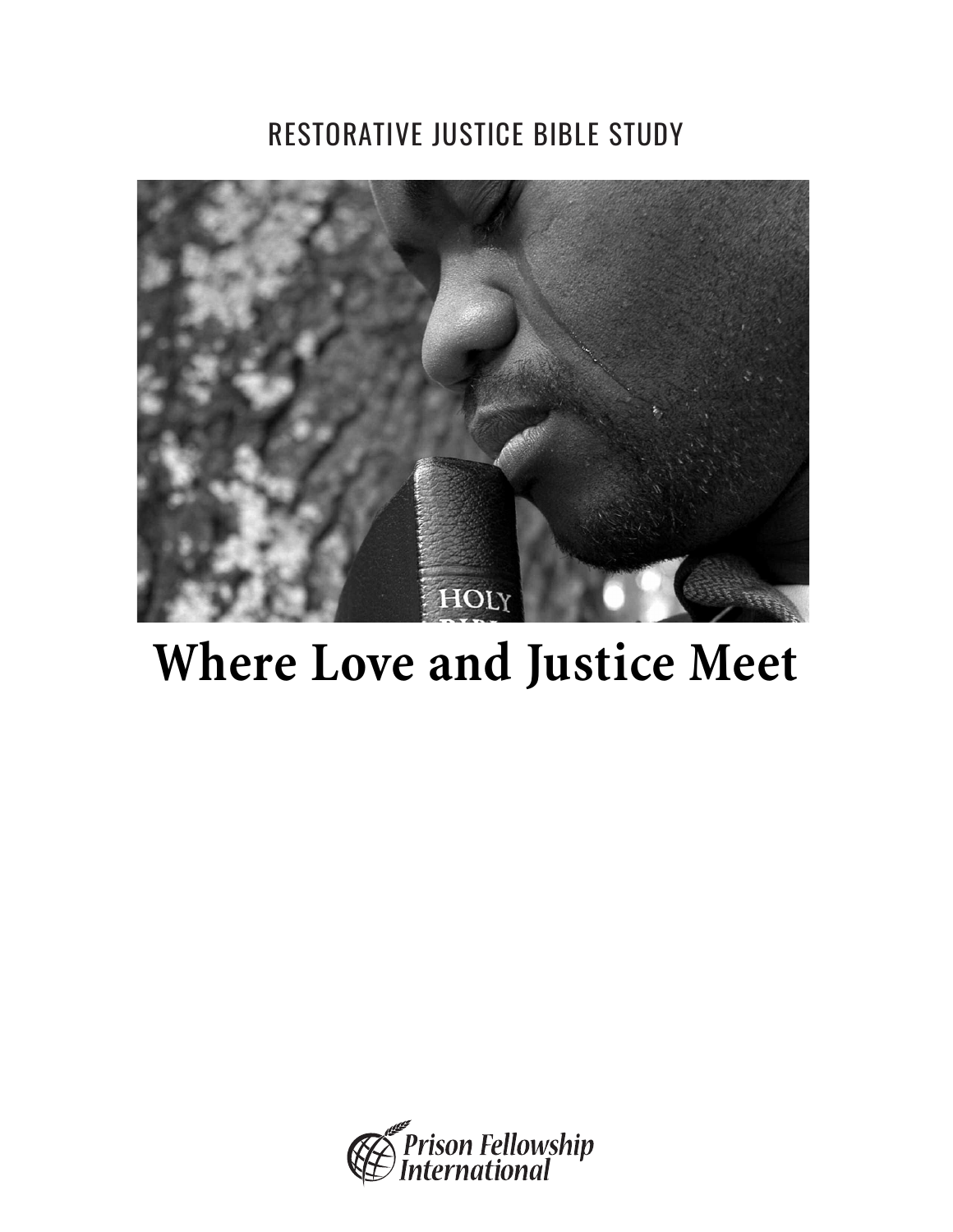## **Where Love and Justice Meet**

#### **Micah 6:8**

He has showed you, O man, what is good. And what does the LORD require of you? To act justly and to love mercy and to walk humbly with your God.

(New International Version)

#### **Matthew 22:37-40**

Jesus replied: " 'Love the Lord your God with all your heart and with all your soul and with all your mind.' This is the first and greatest commandment. And the second is like it: 'Love your neighbor as yourself.' All the Law and the Prophets hang on these two commandments."

(New International Version)

#### **Introduction**

The title of this study – "Where Love and Justice Meet" – suggests two prior questions. What are justice and love? Where do justice and love originate?

Very often justice and love are understood as distinct and even opposing values and aims. On the one hand, justice is commonly depicted as harsh judgment, as punishment without mercy. On the other hand, love is perceived as sentimentality where wrong-doing is simply overlooked without consequence.

The Bible offers a different view of justice and love. Both are integral parts of God's character. God is a righteous judge (Psalm 7:7; 2 Timothy 4:8). At the same time, God is love (1 John 4:8). How then does the Bible define justice and love? What does it mean that justice and love both characterize God? What do justice and love mean for us? Where do they meet in our world?

In this study, we will explore these issues and questions. We will look at what it means for followers of Jesus to "act justly and to love mercy and to walk humbly with...God" (Micah 6:8). We will also pursue what it means to "love your neighbor as yourself" (Matthew 22:39). We will engage these matters through studying and reflecting on the following topics.

- Lesson 1: Justice A Part of God's Character
- Lesson 2: Love A Part of God's Character
- Lesson 3: The Cross The Uniting of Justice and Love
- Lesson 4: Victims Justice and Love for the Hurting
- Lesson 5: Offenders Justice and Love for Those Who Have Injured
- Lesson 6: Community Living out Justice and Love

Through the course of this study we will find that justice and love originate in and from God.We will learn that justice and love are not opposites. Nor are they completely distinct and mutually exclusive. They are both part of God in the unity of his being, and so they are both integral to God's purposes in the world and to the very nature of the world itself.

Indeed, as we examine where justice and love come from and what they are, we will discover that justice and love meet first in God and then in our world where wrongs are righted and the effects of wrongdoing are healed.We will find the focal point of the meeting of God's justice and love on the cross. From the perspective of the crucifixion of Jesus, we will reflect on the meaning of justice and love for victims and offenders. We will then draw forth principles and practices whereby communities can live out justice and love.

#### **Suggestions for Using this Study Guide**

Each lesson in this study begins with a Scripture passage or passages to read and consider. Along with Scripture, we will find a brief reflection on the particular study topic to read, ponder, and apply. We will also find related questions to assist in reflecting on and applying the topic.

The lessons in the study (Scripture passages, reflection, and questions) can be used individually or as part of a group. Here are a few ways to use the study:

- Daily devotional
- Training with staff, volunteers, or board members
- Bible study in prison
- Study or information session with local churches, student groups, or Christian professionals
- Study or information sessions for Christian prison personnel and justice officials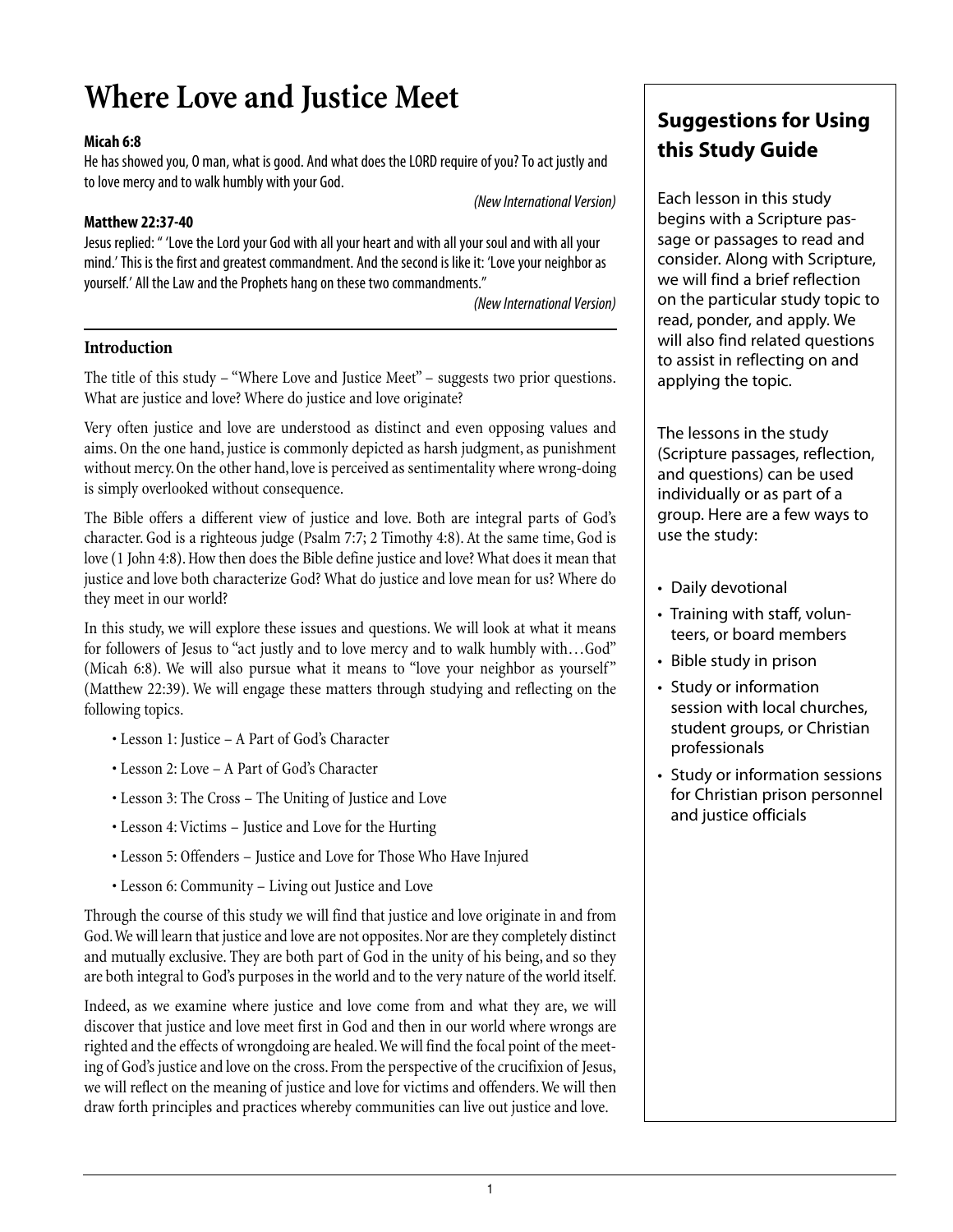## **LESSON 1:** Justice – A Part of God's Character

#### **Psalm 9:7-9**

The LORD reigns forever; he has established his throne for judgment. He will judge the world in righteousness; he will govern the peoples with justice. The LORD is a refuge for the oppressed, a stronghold in times of trouble. (New International Version)

#### **Isaiah 5:16**

But the Lord Almighty will be exalted by his justice, and the holy God will show himself holy by his righteousness. (New International Version)

#### **Romans 3:25, 26**

God presented him as a sacrifice of atonement, through faith in his blood. He did this to demonstrate his justice, because in his forbearance he had left the sins committed beforehand unpunished – he did it to demonstrate his justice at the present time, so as to be just and the one who justifies those who have faith in Jesus. The subset of the set of the set of the set of the set of the set of the set of the set of the set of the set of the set of the set of the set of the set of the set of the set of the set of the set

See also Psalm 103:9,10; 130:3,4; Acts 17:30, 31

#### **Reflection**

What do we mean when we talk of justice?

The everyday use of justice usually reflects a couple of important ideas. One has to do with fairness – justice consists of fair treatment for people. People should be treated basically the same. When we respond to discrimination with "it's not fair," we are speaking of unjust treatment.

The other idea has to do with consequences – justice means that people get what they deserve for their actions, whether good or bad. So we say "he got what was coming to him," or "she got away with murder," to sum up whether or not justice was achieved.

Is this everyday use of justice what the Bible means by that term? Clearly fairness and equal treatment are Biblical principles. Leviticus 19:15 warns, for example,"Do not pervert justice; do not show partiality to the poor or favoritism to the great, but judge your neighbor fairly."

But the Biblical concept of justice goes beyond fairness and equal treatment. It teaches that justice begins and ends in God. It is not something humans created or can fully achieve. When God – who is just in himself – brought the universe into being, he made it to be a place of justice. Human beings were made to live justly in relation to God, to each other, and to creation.

This justice which comes from God is intimately personal. It is meant to serve people, to foster their well-being. People, then, are at the heart of true justice. But justice is not merely personal and individual – relationships are at the heart of justice.

So in the Bible, justice fundamentally has to do with right and good relationships. It describes conditions – material, emotional, and spiritual – in which people flourish in right relationships with God and with each other. When something damages or ruptures those relationships, doing justice involves setting things right. In both senses, justice involves integrity, wholeness, and wellness for people and their relationships.

Justice is closely linked to *shalom*. Shalom means "peace," but it is more than the absence of conflict and wrongdoing. Shalom describes a state of material and spiritual

#### **Reflection Questions:**

**1. In your own words, how would you define or describe justice?**

**2. How do you think justice is understood or defined in your culture or society? In your legal and criminal justice systems?**

#### **3. Can there be justice apart from God? Explain your answer.**

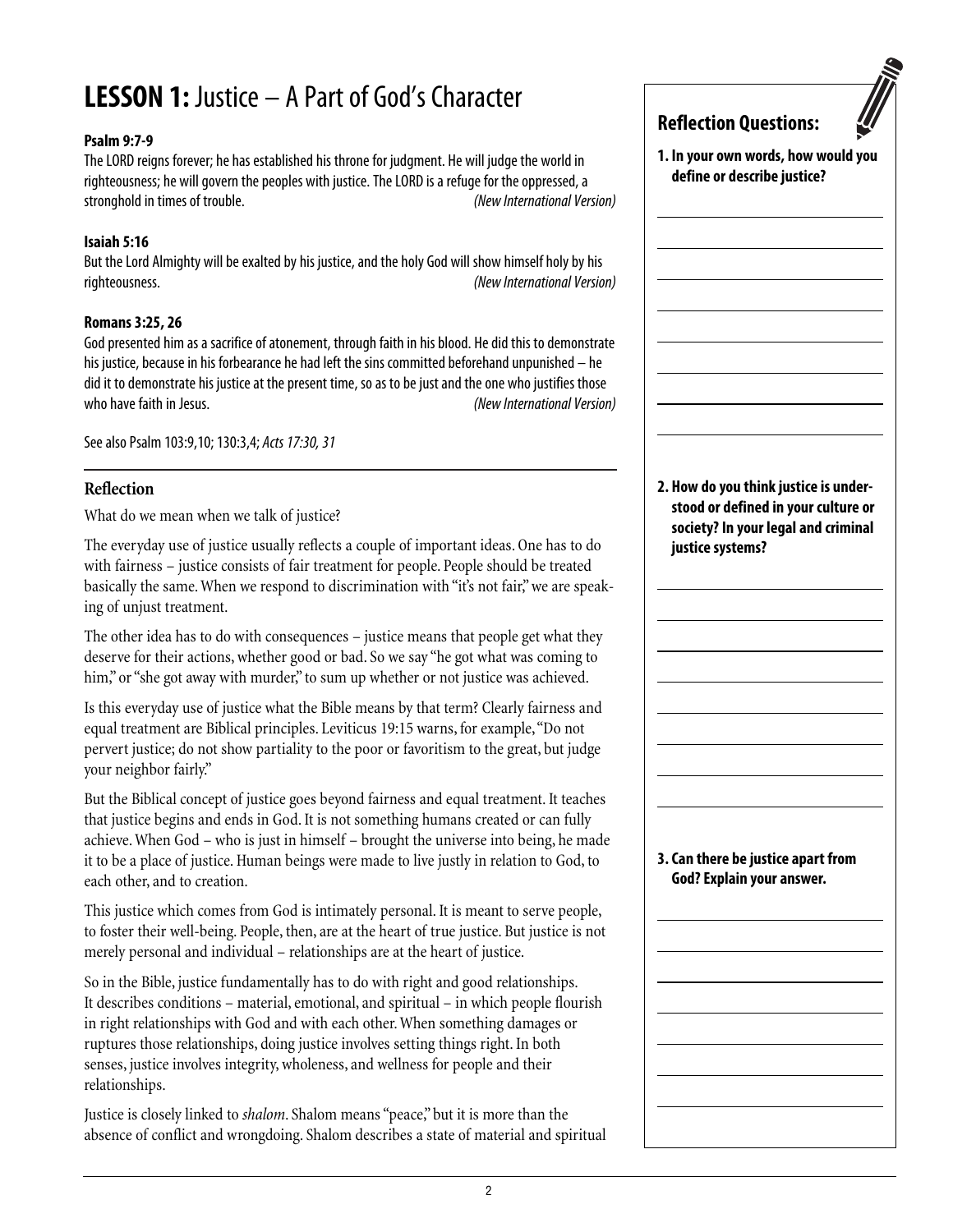wholeness, wellness, and fullness for people, both individually and corporately. Justice can be thought of as both a foundation for shalom and a result of shalom.

Yet humankind's rebellion against God shredded the fabric of justice and marred the state of shalom. People, relationships, and all of creation suffered. Where justice had characterized life, now injustice had erupted and spread with terrible and devastating results.

God's response is to continue to enact justice in the world. God neither ignores nor excuses injustice, but hates it and its effects on creation. By establishing moral law for all humans and a special covenantal relationship with Israel and then the church, God seeks justice and calls us to pursue justice.

In a real sense, the integrity of God requires his acting to eradicate evil and reinstate good – in short, to set things right. This intrinsic integrity is God's holiness. Holiness requires that creation reflect and express God's nature and purposes. It is necessary for God and for his people to pursue justice in the face of evil and wrongdoing.

Justice in our sinful world, then, is about restoring shalom or wellbeing of individuals and relationships. It is concerned with upholding rules and laws only as they serve to overcome wrongs and restore people to rightness and wellness.

This means that God's justice is not simply a matter of formal fairness or equality and "just deserts." Psalms 103 and 130, among others, demonstrate that to God justice is more flexible, personal, and compassionate than it would be if it were simply a set of rules and punishments. As those psalms indicate, God does not deal with us as our wrongdoing deserves. God pursues justice within a context of grace for those who are wronged *and* for those who are wrongdoers.

We will see this even more clearly when we look at love as part of God's character in the next lesson.

#### **Reflection Questions:**

**4. What roles do wrath (anger) and punishment play in pursuing and achieving justice?**

#### **5. What would Biblical justice look like in our world? In your society?**

**6. Has this reflection affected your view of Justice? If so, in what ways?**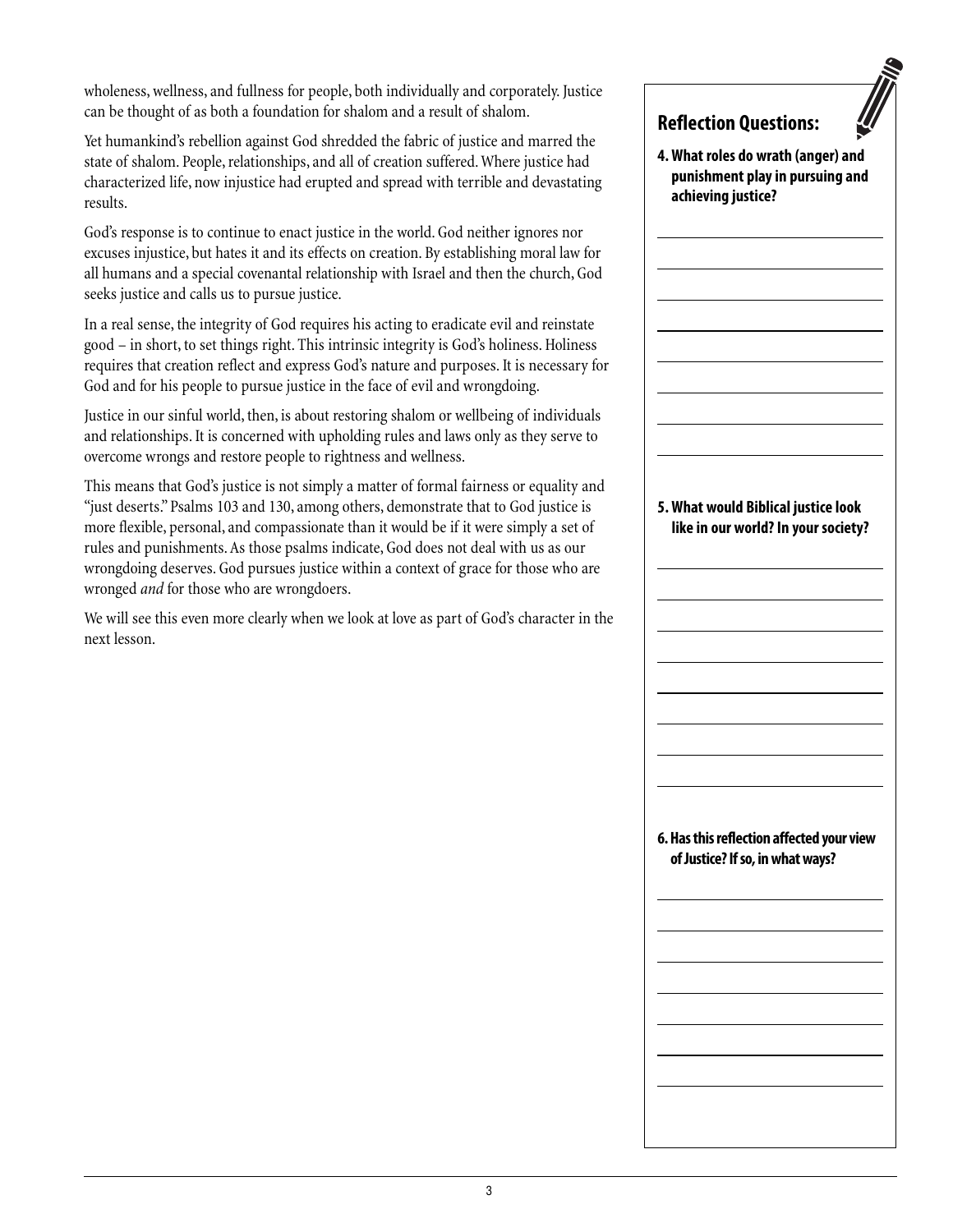## **LESSON 2:** Love - A Part of God's Character

#### **Deuteronomy 7:8, 9**

But it was because the LORD loved you and kept the oath he swore to your forefathers that he brought you out with a mighty hand and redeemed you from the land of slavery, from the power of Pharaoh king of Egypt. Know therefore that the LORD your God is God; he is the faithful God, keeping his covenant of love to a thousand generations of those who love him and keep his commands.

(New International Version)

#### **Psalm 103:8**

The LORD is compassionate and gracious,slow to anger, abounding in love.

(New International Version)

#### **John 3:16**

For God so loved the world that he gave his one and only Son, that whoever believes in him shall not perish but have eternal life. The state of the state of the state of the (New International Version)

#### **I John 4:8**

Whoever does not love does not know God, because God is love. (New International Version)

#### **Reflection**

What do we mean when we speak of love? What does it mean to love?

Our modern notion of love tends to equate it with physical attraction and intimacy, with sentiment and emotion. We use the word love to mean affectionate feelings toward something or someone.

There are different kinds of love: erotic love, familial love, friendship love, and sacrificial love. (For a good discussion of these, see C.S. Lewis's book *The Four Loves*.) The Bible teaches that all of these forms of love, when they are true and right, are grounded in God himself. God is love.

First, God is love within himself. Perfect love characterizes the relationships of the Father, Son, and Holy Spirit. All true forms and acts of love stem from the nature of God's love within himself.

Then, God is love beyond himself in creation. From the incomparable greatness of his love and goodness, God decided to make the universe and care for all within it. As God's creatures, we are meant to enjoy, reflect, and express God's love. In imitation of God, we are to live in love through a right and good enjoyment of and care for others and even ourselves.

Some contrast the character of God revealed in the Old Testament with the character of God revealed in the New Testament. In this view, the God of the Old Testament is a God of judgment and wrath. The God of the New Testament, revealed and incarnated in Jesus, is a God of mercy and love.

This contrast cannot really be supported from Scripture. From the beginning, God acted in love in creating the universe and human beings. When we rebelled against him, God continued to love his creation and his people. God's covenant with Israel before Jesus and then with the church stems from God's steadfast love. The witness of Scripture from beginning to end is that God is love.

At the same time, to say that God loves is not to say that God is always pleased with us. In that God knows, desires, and seeks what is truly and perfectly good for us, he is

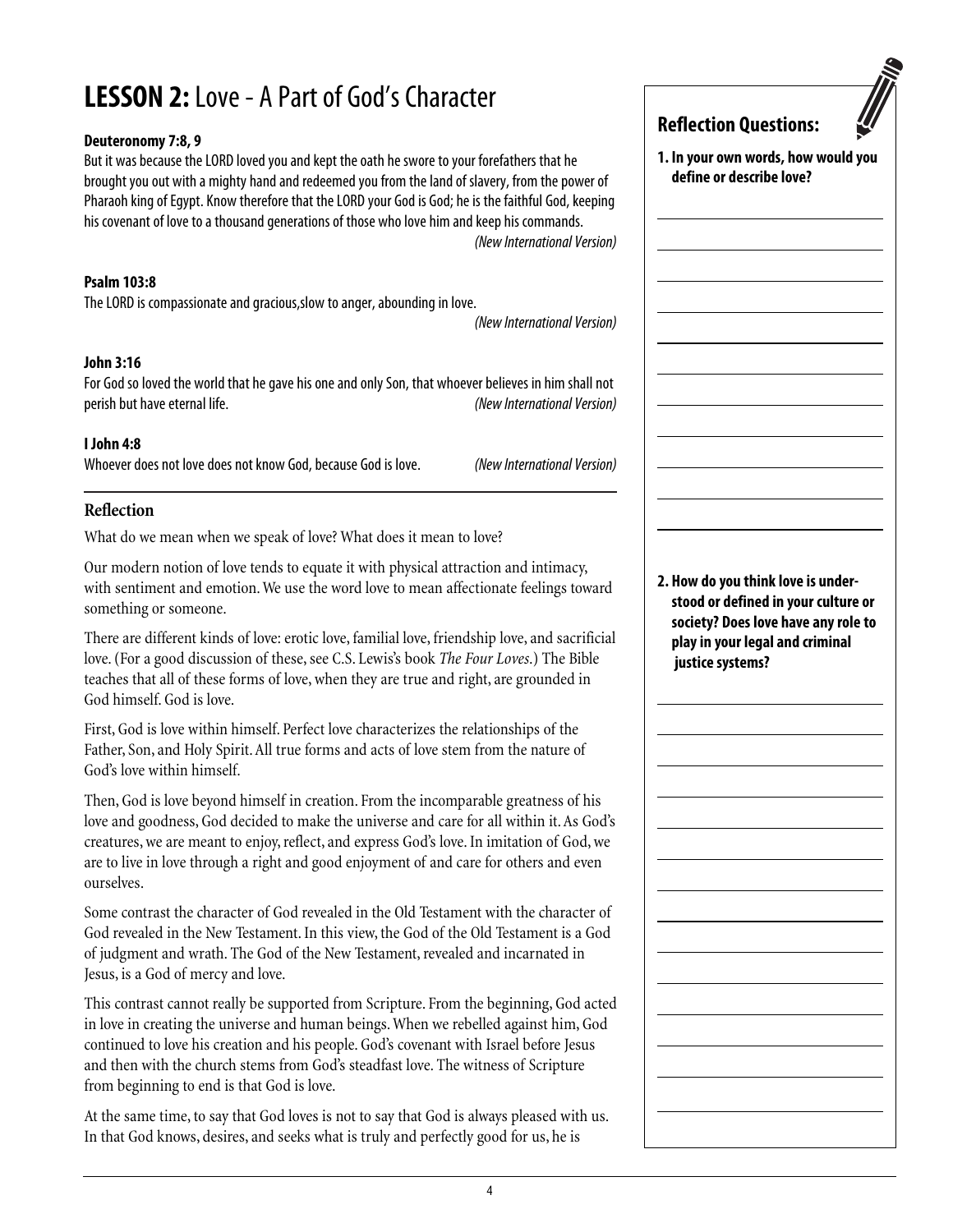displeased when we do not know, desire, and seek the same, whether for others or for ourselves. God hates all desires, actions, and effects which fall short of or war against the good.

Nevertheless, God, in the perfection of his love, continues to desire and seek good for us even we do not desire and seek good for ourselves or others. We see this in God's covenantal love. God acts to redeem people and does this by establishing a relational bond first with Israel and then the church in the form of a covenant or binding agreement.

This covenantal relationship consists of a commitment between God and his people to care for and honor each other. In love God initiates the covenantal relationship. He pledges to direct his love and faithfulness to people for their good. In turn, people pledge of their love and faithfulness to him. Both God and people fulfill their covenantal relationship by meeting the terms of the agreement.

Even when we fail to meet our covenantal pledge, God persists in fulfilling his commitment to the covenantal relationship. He does this out of love. In the psalms and the prophets, we find ample testimony to God's steadfast love for those to whom he has committed himself.

In Jesus, as we will explore in our next study, we see the very essence – indeed the actual *incarnation* – of what it means for God to show steadfast love in our sinful world.

#### **Reflection Questions:**

**3. Compare our human perspective on love with God's love as found in the Bible.**



**5. Has this reflection impacted the way you view or understand love? If so, in what ways?**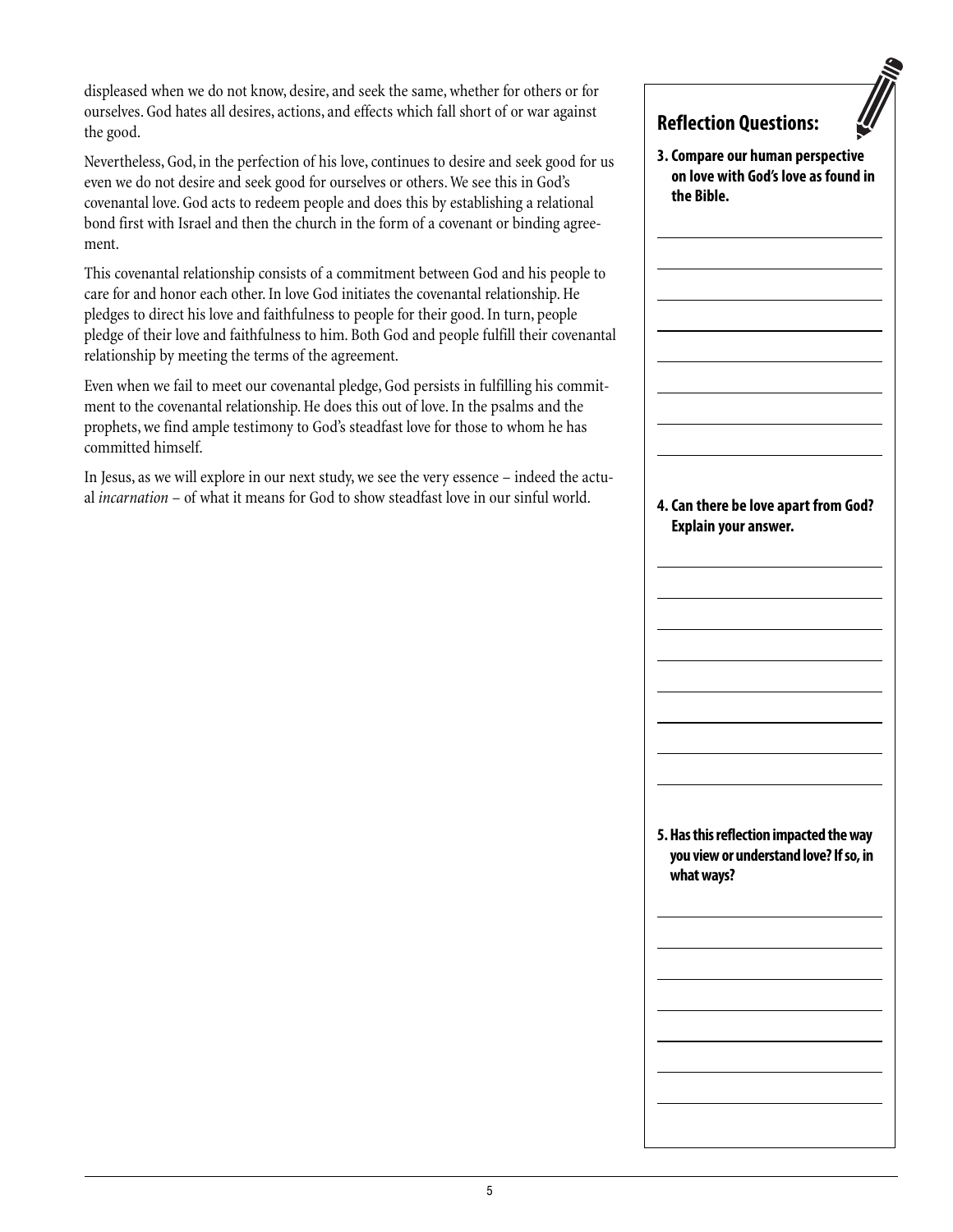## **LESSON 3:** The Cross – The Uniting of Justice and Love

#### **Psalm 33:5**

The LORD loves righteousness and justice; the earth is full of his unfailing love.

(New International Version)

#### **Psalm 89:14**

Righteousness and justice are the foundation of your throne; love and faithfulness go before you. (New International Version)

#### **Ephesians 1:7, 8**

In him we have redemption through his blood, the forgiveness of sins, in accordance with the riches of God's grace that he lavished on us with all wisdom and understanding. (New International Version)

#### **Colossians 1:19, 20**

For God was pleased to have all his fullness dwell in him, and through him to reconcile to himself all things, whether things on earth or things in heaven, by making peace through his blood, shed on the cross. (New International Version)

#### **Reflection**

Having considered justice and love in relation to God's character, we may go back to one of the basic questions in this study and indeed in life, and ask,"Are justice and love incompatible, or at best completely distinct?"

Because God is one, and because God is both just and loving, justice and love cannot be essentially incompatible or distinct. In God's character and purposes, they meet and agree. Certainly justice and love are united in God.

In the world as God intended and created it to be, justice and love were meant to be completely harmonious, interdependent and mutually reinforcing. In God's good creation, justice is meant to spring from love for God and for people and to seek shalom for all people. Correspondingly, love is intended to seek justice and build shalom among people.

Yet the world is not as God intended it to be. We are sinful and have fallen short of the original goodness created by God. We ignore and rebel against God's good purposes and order, thus marring existence for others, ourselves, and the creation itself.

God, however, has not abandoned us in our sinful, fallen rebellion. Instead, God has responded justly and lovingly to overcome evil and to remedy the ills and death resulting from our sinfulness.

So justice and love are still interdependent and mutually reinforcing, as God shapes and pursues them in and through our lives. However, now they are interdependent and mutually reinforcing in complex and difficult ways. Tension and even pain characterize their joint working out in our world.

We see this most clearly and concretely in Jesus on the cross. There, both God's hatred for sin and his care for the world come together – they "meet and agree" – in judgment and salvation. In suffering for us, Jesus holds together God's justice *and* God's love for us.

In our sinful world, then, God's justice and love take the shape of a cross, the cross of Jesus. God does not ignore wrongdoing, evil, and sin. The cross truly and fully executes God's absolute and holy judgment on sin. At the same time, it also enacts God's saving love.

**2. How does the cross show or enact**

**Reflection Questions:**

**God's justice?**

**1. How does the cross show or enact**

## **God's love?**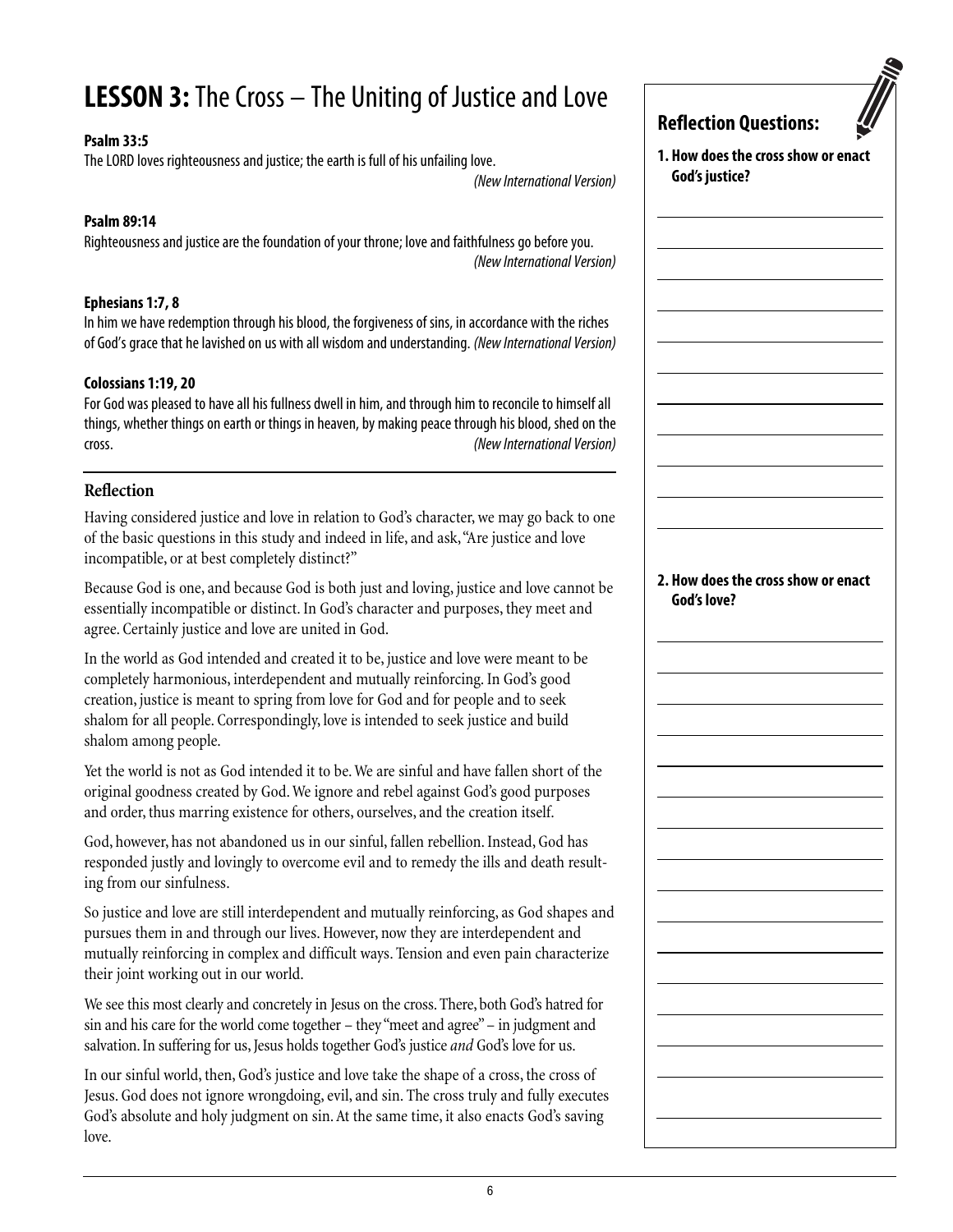Without the cross of Jesus Christ there would be no accountability and justice; justice would be only judgment and punishment. At the same time, without the cross there would be no love; love would be mere sentimentalism. The power of the cross is this: that God brings his justice and love together to condemn *and* to save both sinner and victim.

Of course, the cross is not final; resurrection follows the cross. The New Testament, especially the Gospel of John, presents the cross and resurrection as one continuous work of God. In John 13:31-32, on the verge of arrest and crucifixion, Jesus asserts that now he is glorified and God is glorified in him. We may easily recognize this in the resurrection, but according to the New Testament it begins in the crucifixion. Both glorify God and Jesus. The crucifixion and resurrection of Jesus constitute one unified act of God for overcoming sin and saving the world.

Specifically then, Jesus died that we, in our sin, would die. Jesus was raised that we, dead in him, would be raised to new life. Thus through cross and resurrection, new life in Jesus yields transformed life, beyond our sin and its devastating effects on our relationship with God, with others, with ourselves, and with creation itself.

The re-creating, transforming effects of the cross and resurrection then – of God's justice and love – are new and right relationships with God and with others. We will explore these effects further in the next lessons.

# **Reflection Questions: 3. Is the cross more about justice or love? Explain your answer. 4. How does the cross overcome sin and evil and their effects? 5. In your own words, how would you say that justice and love come together and unite on the cross?**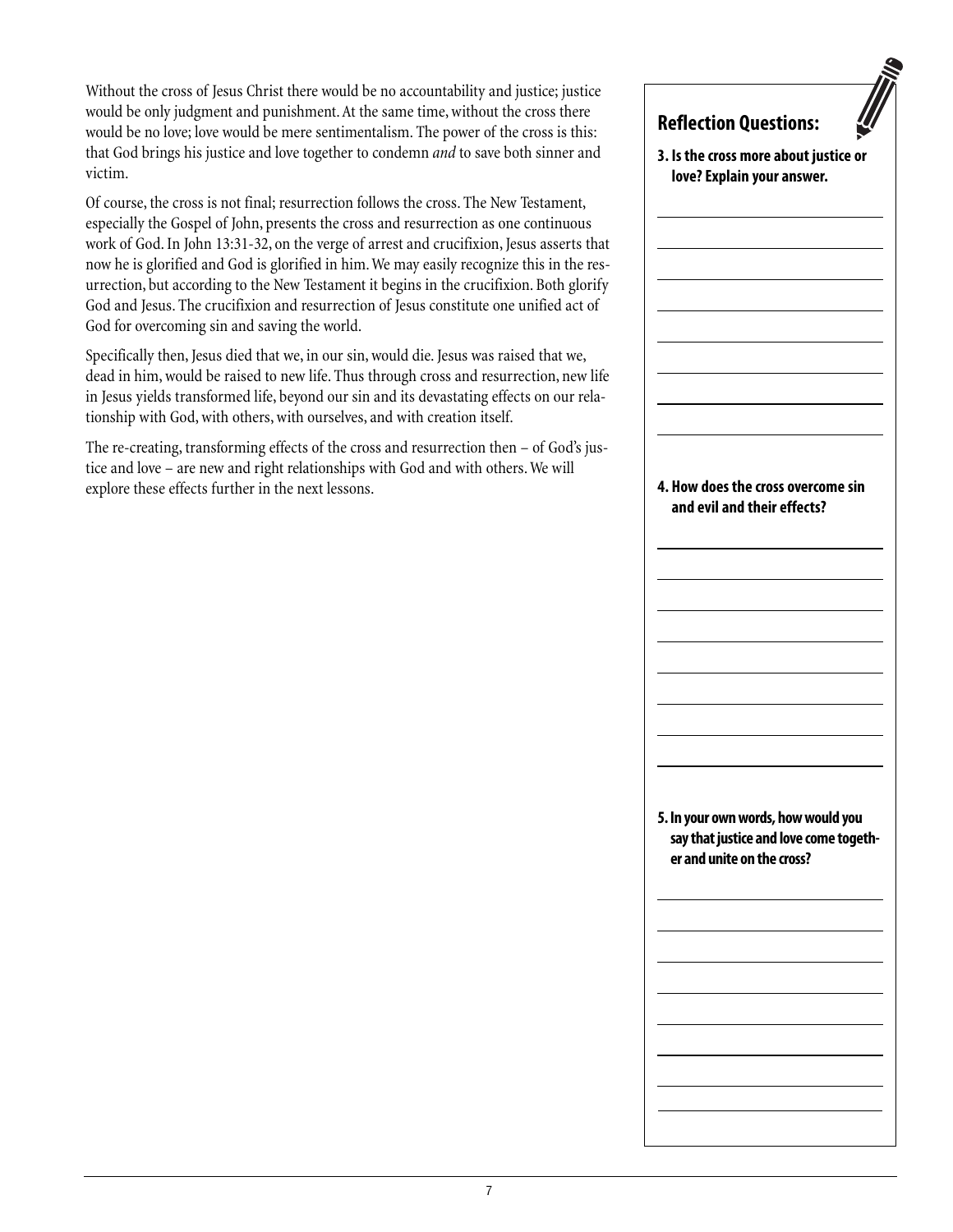## **LESSON 4:** Victims – Justice and Love for the Hurting

#### **Isaiah 53:4, 5**

Surely he took up our infirmities and carried our sorrows, yet we considered him stricken by God, smitten by him, and afflicted. But he was pierced for our transgressions, he was crushed for our iniquities; the punishment that brought us peace was upon him, and by his wounds we are healed. (New International Version)

#### **Matthew 11:28, 29**

Come to me, all you who are weary and burdened, and I will give you rest. Take my yoke upon you and learn from me, for I am gentle and humble in heart, and you will find rest for your souls. (New International Version)

#### **Romans 8:26, 27**

In the same way, the Spirit helps us in our weakness. We do not know what we ought to pray for, but the Spirit himself intercedes for us with groans that words cannot express. And he who searches our hearts knows the mind of the Spirit, because the Spirit intercedes for the saints in accordance with God's will. The contraction of the contraction of the contractional Version) with God's will.

#### **Romans 8:38, 39**

For I am convinced that neither death nor life, neither angels nor demons, neither the present nor the future, nor any powers, neither height nor depth, nor anything else in all creation, will be able to separate us from the love of God that is in Christ Jesus our Lord. (New International Version)

#### **Hebrews 2:9**

But we see Jesus, who was made a little lower than the angels, now crowned with glory and honor because he suffered death, so that by the grace of God he might taste death for everyone.

(New International Version)

#### **Reflection**

As we have seen in previous lessons, God is just, and God is love. Justice and love therefore cannot be essentially opposed or completely distinct. While they have different emphases, they are united in God's nature and character. Each aims for right, caring relationships that reflect and foster well-being in people. Because Jesus is the divine Word made flesh, justice and love are united in him. Jesus brings justice and love together concretely, personally, and redemptively.

In this sinful, fallen world, we commit wrongdoing and evil. We also suffer wrongdoing and evil. None of us evades the culpability of being the perpetrator of sin, and none of us escapes the devastation of being the victim of sin.

Jesus – by his incarnation, crucifixion, and resurrection – truly and fully identifies with both perpetrator and victim. On the cross, Jesus bears our responsibility as perpetrator as well as our trauma as victim. On the cross, Jesus saves both perpetrator and victim. In the resurrection both are given true life.

In this lesson we will focus on justice and love for those who are hurting, for victims. How, then, do God's justice and love "meet and agree" for victims of wrongdoing and crime? How do we, as those who have been hurt, participate in Jesus' redemptive efforts on our behalf?

#### **Reflection Questions:**

**1. What effects do victims experience when someone offends against and traumatizes them? What needs do victims have?**

#### **2. In what sense does God provide justice for victims?**

8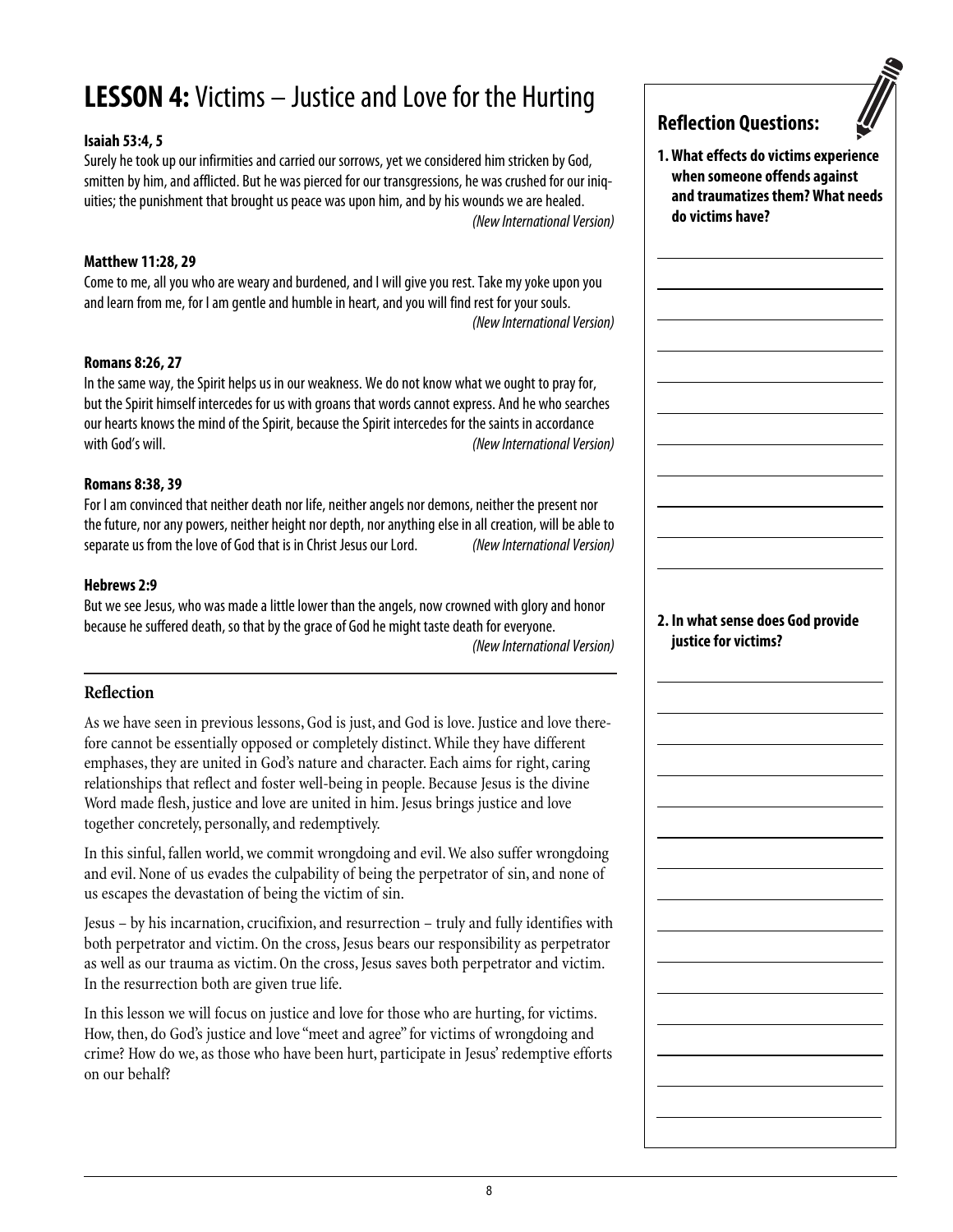Jesus shares and therefore knows the effects of suffering and victimization on us. These include hurt, loss, fear, anger, despair, disorientation, distrust, and the like. Even when there is damage or loss of material goods and property, of life and limb, the emotional and spiritual effects often go deep and last a very long time.

Jesus bore this suffering on the cross. Consider his terrible cry,"My God, my God! Why have you forsaken me?" (Mark 15:34). He bore suffering for us, on our behalf, to carry us through to new life. The risen Jesus is present with us in our hearts and souls even as we experience the painful effects of the wrongs done to us.

What resources do we have for knowing the caring and restoring presence of Jesus in our lives when we suffer? We have Scripture, prayer, the Holy Spirit, worship, fellowship, and assistance from others (charity in the fullest sense, not just in the monetary sense).

We are reminded of God's steadfast love when we read and meditate on the psalms. In prayer, Jesus hears, acknowledges, and vindicates our hurt, loss, confusion, fear, anger, and grief. The Holy Spirit within us communicates our deepest selves to God and God to us even when we cannot articulate what we think and feel. Worship draws us out of ourselves as God comes to us and we come before him to know, enjoy, and glorify him anew. Fellowship with others saves us from increasing isolation and connects us with vitalities in their lives. Charity from others offers material, emotional, and spiritual support. Through such resources, hope, joy, trust, and purpose can reemerge for those who have been traumatized.

These help us move from suffering to new life. The old self can die and a new self be raised. The resurrection of Jesus assures us that the forces of pain and evil do not triumph. Suffering and victimization are not final. Restoration – new life – follows hurt, loss, and even death.

Because of this we can be reconciled to and reconnected with God and others. In God's power and grace, this can occur even with the one who offended and caused the trauma. This is likely to involve a long and difficult process, with a number of steps and fitful progress. Forgiveness of the offender will be a key in the process. Forgiveness is challenging and emotionally costly. Yet Jesus told us to forgive as God has forgiven us, and Jesus himself forgave those who abused and killed him.

At the same time, in this life we cannot expect the hurt to be taken away as if it had never occurred, or as if it will not have any lasting effects. After the original sin that fractured and marred creation and ourselves, there was no going back before it. The story of God's salvation in Scripture leads to a new heaven and earth, but this is not a return to Eden as if sin and the fall never happened. It is the Lamb who was slain who rules in the new heaven and earth.

This is one thing we take particularly from the cross-shaped nature of God's salvation, of God's justice and love for we who hurt. Suffering is an inescapable part of this life, this side of the grave. It is also an inescapable part of God's salvation. The cross nails this truth down.

Yet suffering and death do not triumph. The story of God's justice and love is the story of God bringing good out of evil, joy out of mourning, hope out of grief and despair, and life out of death.

#### **Reflection Questions:**

**3. In what sense does God provide love for victims?**

**4. How do God's justice and love for victims compare (a) with society's view of justice and care for victims and (b) with victims' own views of justice and care for them?**

**5. How can God's justice and love transform and restore victims? What does it mean for victims to be transformed and restored by God's justice and love?**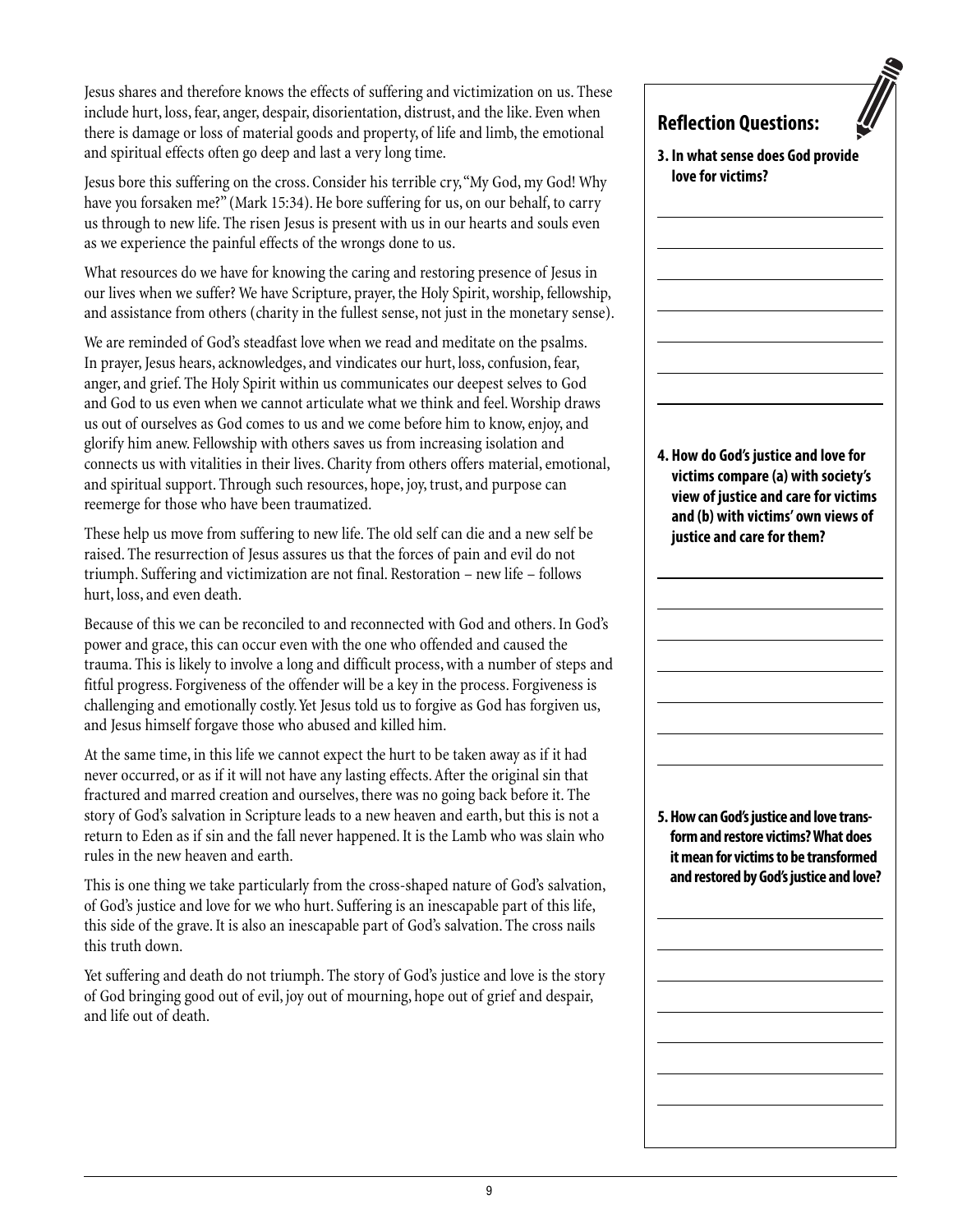## **LESSON 5:** Offenders – Justice and Love for Those Who Have Injured

#### **Isaiah 53:12**

Therefore I will give him a portion among the great, and he will divide the spoils with the strong, because he poured out his life unto death, and was numbered with the transgressors. For he bore the sin of many, and made intercession for the transgressors. (New International Version)

#### **Matthew 5:23-25**

Therefore, if you are offering your gift at the altar and there remember that your brother has something against you, leave your gift there in front of the altar. First go and be reconciled to your brother; then come and offer your gift. Settle matters quickly with your adversary who is taking you to court. Do it while you are still with him on the way, or he may hand you over to the judge, and the judge may hand you over to the officer, and you may be thrown into prison.

(New International Version)

#### **2 Corinthians 5:21**

God made him who had no sin to be sin for us, so that in him we might become the righteousness of God. (New International Version)

#### **Ephesians 5:8-10**

For you were once darkness, but now you are light in the Lord. Live as children of light (for the fruit of the light consists in all goodness, righteousness and truth) and find out what pleases the Lord. (New International Version)

#### **Colossians 2:13, 14**

When you were dead in your sins and in the uncircumcision of your sinful nature, God made you alive with Christ. He forgave us all our sins, having canceled the written code, with its regulations, that was against us and that stood opposed to us; he took it away, nailing it to the cross.

#### **Reflection**

Jesus, by his incarnation, crucifixion, and resurrection, truly and fully identifies with both perpetrator and victim. On the cross, Jesus bears our responsibility as perpetrator as well as our trauma as victim. On the cross, Jesus saves both perpetrator and victim.

With this in mind, we will focus in this lesson on justice and love for those who have done wrong. How do God's justice and love "meet and agree" for perpetrators of wrongdoing, crime, and harm? How is it that Jesus bears our responsibility as sinner and saves us? How do we, as those who have injured others, participate in Jesus' redemptive efforts?

On the cross, Jesus bore the judgment we deserved. The New Testament refers to what Jesus did on our behalf in rich and various ways: an offering for sin as the Lamb of God; the substitute for us in our punishment; the perfectly obedient Son of God; the liberator rescuing us from the realm of darkness; the conqueror and captor of sin and death; the self-emptying servant; the lover of our souls; and more. All point to the mysterious but deep truth that Jesus, fully in keeping with God's nature and purposes, took upon himself our sin and its consequences in order to reverse them completely and finally.

This means that there is full acknowledgment of sin and its consequences. No wrongdoer, no perpetrator of sin and crime, can evade or minimize what he or she has done.

#### **Reflection Questions:**

**1. What effects do perpetrators experience when they offend against and injure people? What emotions, attitudes, or needs do perpetrators feel?**

#### **2. In what sense does God deal justly with wrongdoers and offenders?**

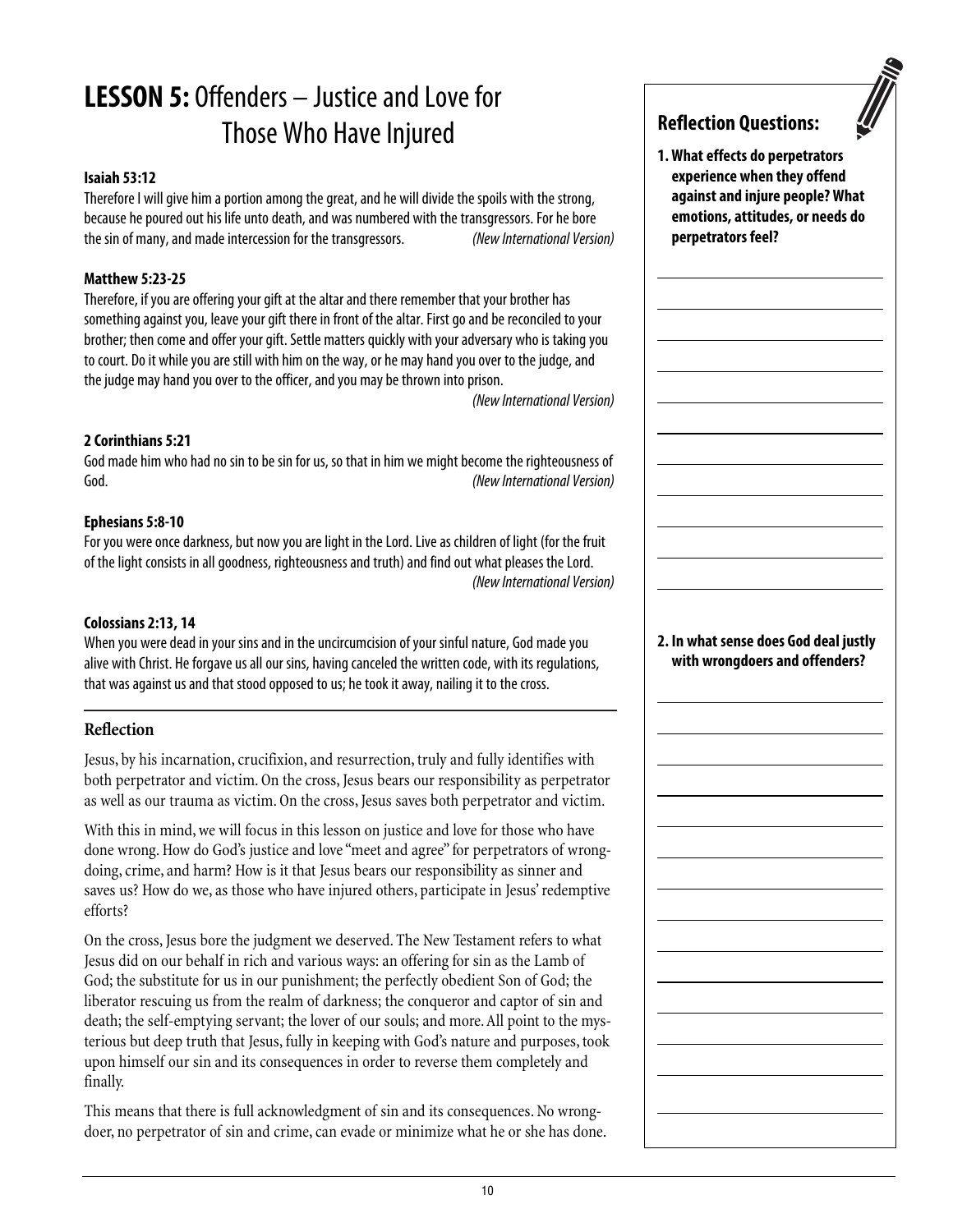We have many devices whereby we seek to avoid responsibility both within ourselves and before others. We blame our circumstances. We blame other people. We focus only on our own needs and desires. We harden our hearts to the feelings of others. In these and other ways we deny the reality of our wrongdoing, or we try to justify it. We excuse ourselves from blame.

The cross of Jesus does not permit us to rest in these devices. The cross condemns who we are and what we do when we rebel against God and his good order for others and for ourselves. At the same time, the cross rescues us from despair and hopelessness. No wrongdoer is beyond God's forgiveness and love.

How do we, as those who commit wrong and thus injure others and ourselves, live in both the justice and the love of the cross? We do it through confession, repentance, amends and transformation.

A wrongdoer participates in God's saving justice in Jesus by acknowledging his or her acts through confession. By renouncing in repentance similar behaviour in the future and taking steps to make it less likely that the wrongdoing will be repeated. Then the person engages in specific, concrete acts to take responsibility and to make amends with respect to the victim (e.g., through restitution or similar means).

Transformation requires that the wrongdoer participate in Jesus' saving transaction by spiritually "dying and rising." This occurs by accepting or receiving the sacrificial love of God in Jesus. The old self passes away; the new self begins to emerge. Transformation shows itself when the wrongdoer gains empathy for the victim of the offense. When the wrongdoer seeks to repair the damage to the victim. When the determines to live in new ways.

Yet an individual cannot do these things alone. In the next lesson we will explore ways in which a community can assist by living out justice and love toward those who hurt and those who injure.

#### **Reflection Questions:**

**3. In what sense does God deal lovingly with wrongdoers and offenders?**

**4. How do God's justice and love for offenders compare (a) with society's view of justice and care for offenders and (b) with offenders' own views of justice and care for them?**

**5. How can offenders experience and live out God's justice and love for them?**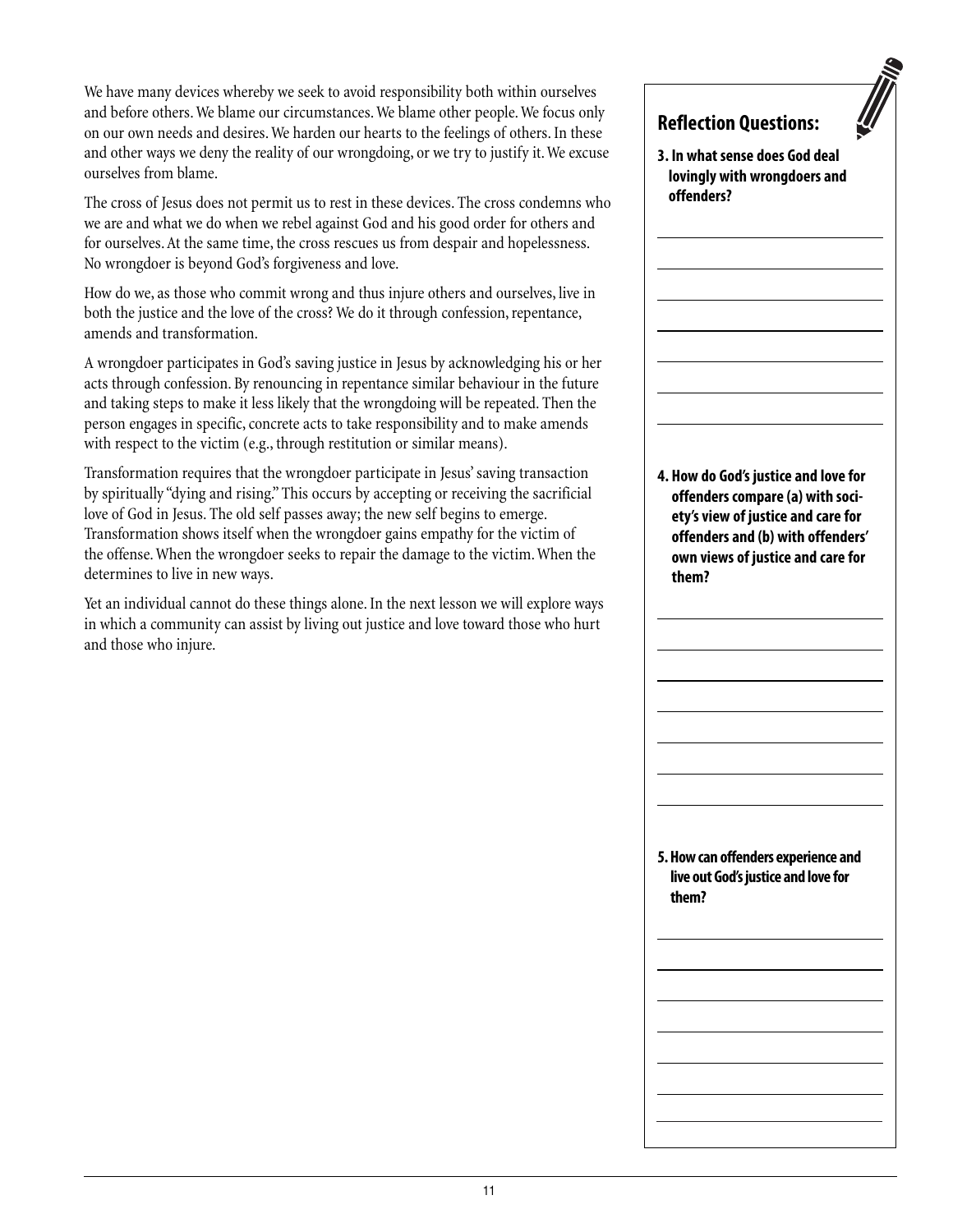## **LESSON 6:** Community – Living Out Justice and Love

#### **Hosea 12:6**

But you must return to your God; maintain love and justice and wait for your God always. (New International Version)

#### **Luke 10:25-37**

On one occasion an expert in the law stood up to test Jesus. "Teacher," he asked, "what must I do to inherit eternal life?" "What is written in the Law?" he replied. "How do you read it?" He answered: " 'Love the Lord your God with all your heart and with all your soul and with all your strength and with all your mind'; and, 'Love your neighbor as yourself.' " "You have answered correctly," Jesus replied. "Do this and you will live." But he wanted to justify himself, so he asked Jesus, "And who is my neighbor?" In reply Jesus said: "A man was going down from Jerusalem to Jericho, when he fell into the hands of robbers. They stripped him of his clothes, beat him and went away, leaving him half dead. A priest happened to be going down the same road, and when he saw the man, he passed by on the other side. So too, a Levite, when he came to the place and saw him, passed by on the other side. But a Samaritan, as he traveled, came where the man was; and when he saw him, he took pity on him. He went to him and bandaged his wounds, pouring on oil and wine. Then he put the man on his own donkey, took him to an inn and took care of him. The next day he took out two silver coins and gave them to the innkeeper. 'Look after him,' he said, 'and when I return, I will reimburse you for any extra expense you may have.' "Which of these three do you think was a neighbor to the man who fell into the hands of robbers?" The expert in the law replied, "The one who had mercy on him." Jesus told him, "Go and do likewise."

(New International Version)

#### **Romans 12:21**

Do not be overcome by evil, but overcome evil with good. (New International Version)

See also Zechariah 7:8-10; Romans 13:8-10; Galatians 6:1, 2

#### **Reflection**

Justice and love are qualities in God's nature. They are integral to who God is and what God does. God is just and loving, so he acts justly and lovingly in the world and in our lives.

Because God is one, justice and love come together in the unity of God's being and actions. Therefore, we cannot say that there is true justice without love, nor that there is true love without justice. Justice and love are not opposed to each other or even completely distinct from each other. In God's nature and purposes, both justice and love serve the well-being of people and relationships.

In turn, human existence ought to mirror God's nature and purposes. When things are well in the lives of individuals and communities, justice and love will characterize that well-being. When things are not well in the lives of individuals and communities, justice and love together should seek to achieve or restore well-being.

In this lesson, we will focus on ways in which communities can seek justice and love for those who hurt and those who injure. Not only do individuals suffer when victims go untended and offenders go uncorrected and unchanged, communities suffer. Therefore, communities have responsibilities to deal with the specific individuals involved and with the broader social effects.

The challenge is how to live out justice and love in ways that mirror God's nature and achieve God's purposes in our fallen world. Two important principles should be kept in



**1. How is a community affected by wrongdoing and crime in its midst? What are the short-term effects and the long-term effects?**

**2. How can a community be mobilized to live out justice and love for victims, offenders, and itself? How can a community try to live out justice and love in accord with God's justice and love? What are the challenges to this kind of mobilization? What are the opportunities?**

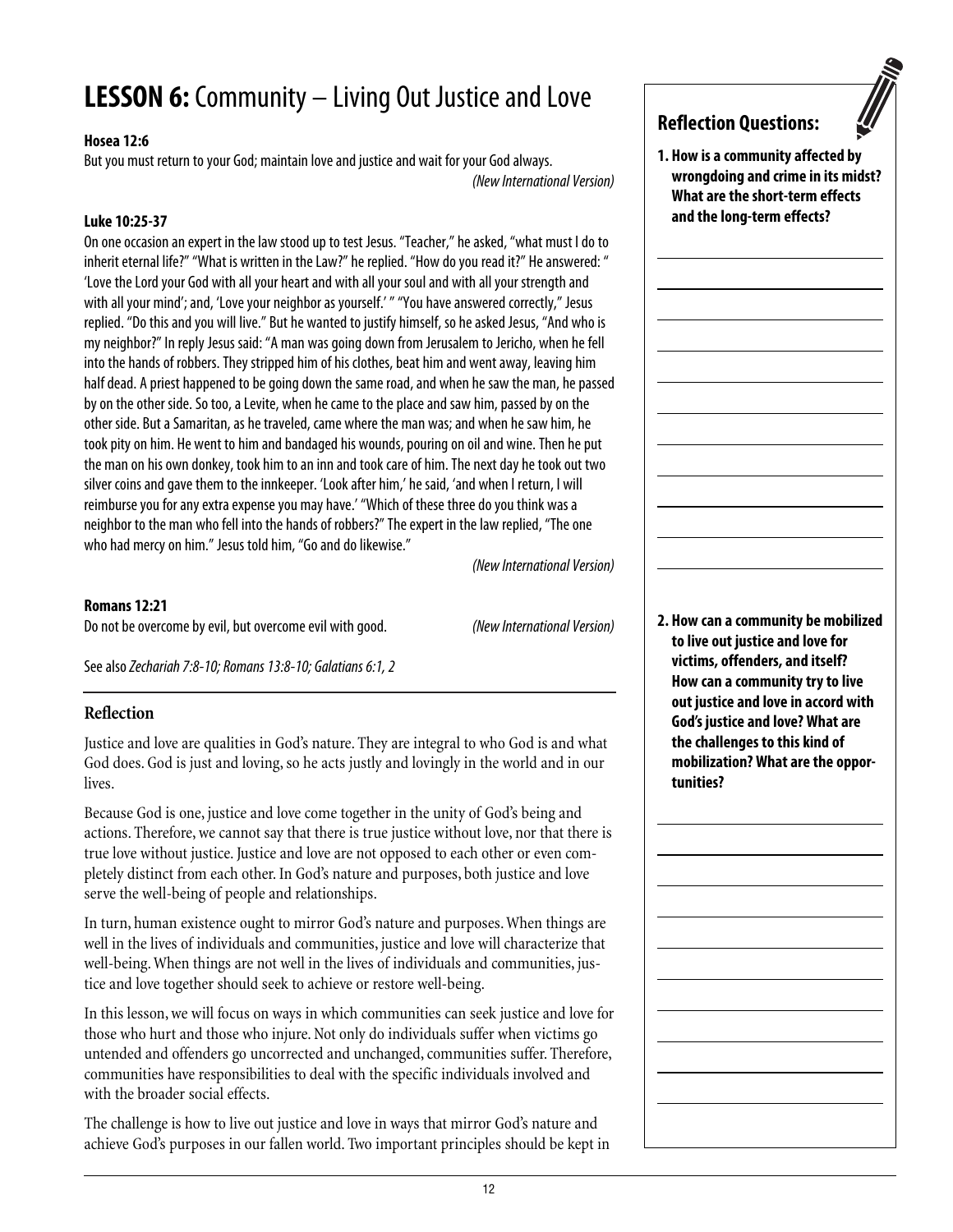mind. First, in the cross of Jesus we find that seeking true justice and love, necessarily involves suffering. This is not suffering without hope but suffering to bring an end to evil and a beginning to salvation.

Second, justice cannot be merely dispassionate, abstract, impersonal, punitive, or vengeful. Love cannot be naïve and sentimental. God's justice and love go through the cross even as they lead to resurrection or restoration.

In what specific and concrete ways, then, can communities live out God's justice and love? They can do this through prevention, by offering support to victims, by use of restorative and non-custodial measures for offenders, by provision of faith-based assistance, and by efforts to reintegrate the offender into society.

Communities can and should try first to prevent wrongdoing and crime. Communities, as well as families, should be sources of opportunity, hope, and care for people of all ages, perhaps especially those on the margins, such as children and youth. This hope has to be expressed tangibly through the provision of services.

When wrongdoing and crime occur, communities can and should provide support services for those who hurt, for victims. These services are needed from the time of the crime, through the criminal justice processes, and sometimes on a long-term basis. They may include emotional, medical, and financial assistance; crime scene clean-up; liaison with the criminal justice system; advocacy in the legislature or community organizations; alternative housing; mediation; reconciliation; and more.

Communities can and should find means to hold offenders accountable in ways that are as restorative as possible. In general this would involve diverting many offenders now sent to prison to non-custodial sentences such as community service, fines, restitution, treatment (for drug, alcohol, or mental problems), conditional discharges, and close supervision. In most countries this would require transformation of public attitudes.

As for those offenders given over to custodial sentences, communities should insist that conditions are humane and restorative. In some countries organizations are testing and running programs that provide complete correctional services from a faith basis within a section of a state-run institution. Communities could explore this option. Alternatively, faith-based and community-based organizations may provide specific programs to inmates, such as literacy development and improvement, structured dialogue with victims, life skills, Bible studies, correspondence, assistance to families on the outside, and the like.

Then communities can and should seek to reintegrate offenders into society. Possible means include the following: community contacts and support services for individuals after they are charged and for their families; community sentencing; housing and employment following completion of sentence; structured victim-offender dialogue; and more.

The immediate goal for a community in its response to wrongdoing may be to restore order and safety. (An example might be a neighborhood watch program.) This goal is good. Yet, the deeper, long-term goal for a community is to achieve justice and love for victims, offenders, and the community itself.

For we can confidently say that the God who gave his only Son on the cross to reconcile and restore all things in heaven and earth to himself will be satisfied with nothing less than true justice and love such as only he gives. Therein shall God's shalom flourish for people and communities.

#### **Reflection Questions:**

**3. To what extent can secular systems and organizations embrace and pursue God's justice and love for victims, offenders, and communities? Are faith-based communities – and more particularly, Christian communities and organizations – uniquely poised and equipped to provide God's justice and love? Explain your answer.**

**4. What specific, concrete programs can a community offer to support victims and offenders and their families? What aims should those programs and services pursue? What are the challenges and opportunities for a community in developing and operating such programs and services?**

**5. What are the short-term costs and the long-terms costs of community involvement in caring and trying to make a difference in response to crime? (Keep in mind that costs are not only financial or material, but also personal and social.) What are the short-term and long-term benefits?**